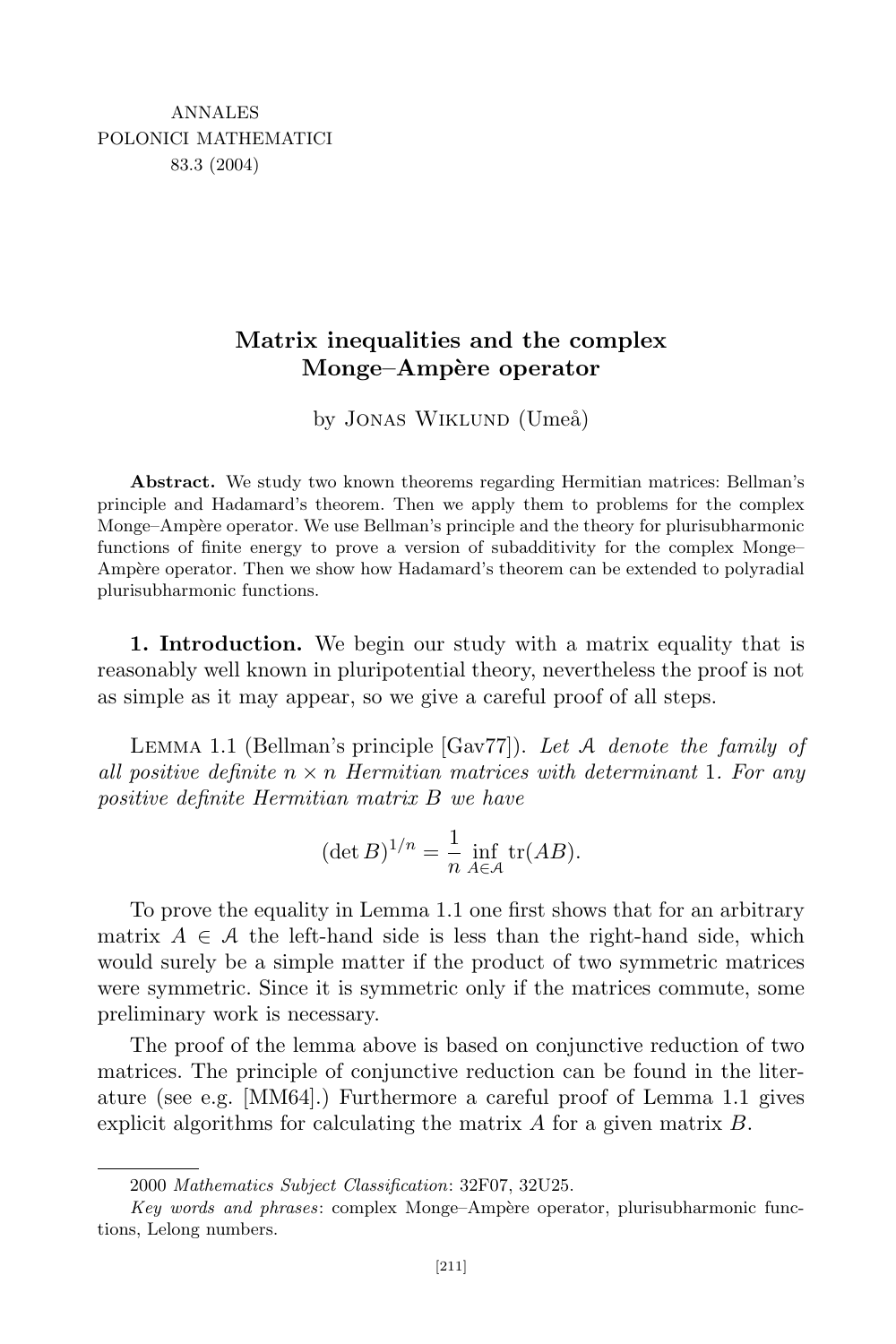212 J. Wiklund

Theorem 1.2. *Let A and B be two Hermitian matrices*, *and let A be positive definite. Then there is a nonsingular matrix Q such that*

$$
(1.1) \tQ^*AQ = I,
$$

(1.2)  $Q^*BQ = \text{diag}(k_1, \ldots, k_n) = D_k,$ 

*where*  $D_k$  *is the diagonal matrix with the eigenvalues of*  $A^{-1}B$  *as entries.* 

*Proof.* Note that  $A^{1/2}$  and  $A^{-1/2}$  are both positive semidefinite Hermitian matrices. Thus *A−*1*/*2*BA−*1*/*<sup>2</sup> is Hermitian. Since

$$
det(A^{-1}B - \lambda I)
$$
  
= det(A<sup>1/2</sup>) det(A<sup>-1</sup>B - \lambda I) det(A<sup>-1/2</sup>) = det(A<sup>1/2</sup>(A<sup>-1</sup>B - \lambda I)A<sup>-1/2</sup>)  
= det(A<sup>-1/2</sup>BA<sup>-1/2</sup> - \lambda I),

it follows that  $A^{-1}B$  has real eigenvalues  $(k_1, \ldots, k_n)$ . Let P be a unitary matrix such that  $P^*A^{-1/2}BA^{-1/2}P = \text{diag}(k_1,\ldots,k_n)$ . Finally, let  $Q =$ *A*<sup>−1/2</sup>*P*. ■

**1.1.** *Proof of Lemma 1.1.* Let *A* and *B* be as in Theorem 1.2, with  $\det A = 1$ . With the above notation,

$$
\det B = \det(A^{-1}B) = \prod k_i
$$
  
\n
$$
\leq \left(\frac{1}{n}\sum k_i\right)^n = \left(\frac{1}{n}\operatorname{tr}(D_k)\right)^n
$$
  
\n
$$
= \left(\frac{1}{n}\operatorname{tr}(Q^*BQ)\right)^n = \left(\frac{1}{n}\operatorname{tr}(QQ^*B)\right)^n = \left(\frac{1}{n}\operatorname{tr}(A^{-1}B)\right)^n,
$$

where the second to last equality follows from the fact that  $tr(FG) = tr(GF)$ for any two matrices *F* and *G*. The last equality follows from the definition of *Q.*

To show that the infimum is attained, suppose *B* is diagonal. If det  $B \neq 0$ , we take *A* as the diagonal matrix with diagonal elements  $a_{ii} = b_{ii}^{-1} (\det B)^{1/n}$ . On the other hand, if det  $B = 0$ , then—since *B* is diagonal—we have  $b_{ii} = 0$ if *i*  $\in$  *Λ*, for some index set  $\Lambda$  ⊂  $\{1, \ldots, n\}$ . Let *k* be the number of elements in *Λ.* Take *A* to be a diagonal matrix. With this notation we have

$$
\operatorname{tr}(AB) = \sum_{i \notin \Lambda} a_{ii} b_{ii}.
$$

So if we choose  $a_{ii} = 1/k$  if  $i \in \Lambda$ , we have  $tr(AB) = k^{-1} tr(B)$ . Take  $a_{ii} = k^{(n-p)/p}$  for  $i \notin \Lambda$ ; then det  $A = 1$ .

If *B* is not diagonal we simply diagonalize *B.* Let *T* be the matrix that diagonalizes *B*, i.e.  $B = T^* D_B T$ , where  $D_B$  has the eigenvalues of *B* on the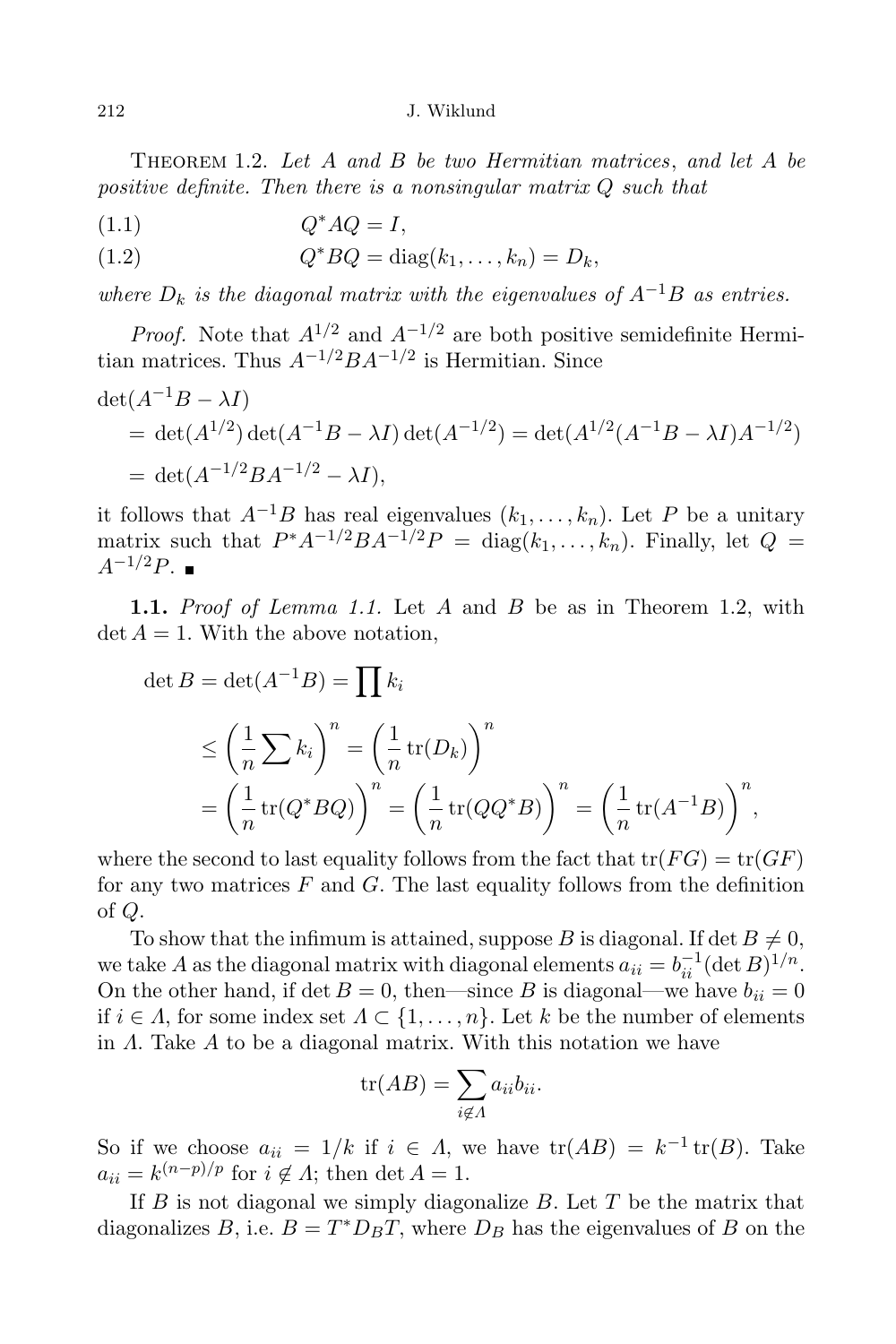diagonal. Now

$$
\det B = \det D_B = \left(\frac{1}{n} \inf_{A \in \mathcal{A}} \{tr(AD_B)\}\right)^n = \left(\frac{1}{n} \inf_{A \in \mathcal{A}} \{tr(AT^*BT)\}\right)^n
$$

$$
= \left(\frac{1}{n} \inf_{A \in \mathcal{A}} \{tr(TAT^*B)\}\right)^n = \left(\frac{1}{n} \inf_{A' \in \mathcal{A}} \{tr(A'B)\}\right)^n.
$$

The last equality is just change of coordinates.  $\blacksquare$ 

Remark. The proof of Lemma 1.1 gives an *algorithm for calculating the matrix A*:

- (1) Suppose *B* is a Hermitian matrix. Calculate the diagonalization matrix *T* such that  $T^*BT = \text{diag}(\lambda_1, \ldots, \lambda_n)$ , where  $\lambda_k \leq \lambda_{k+1}$ .
- (2) (a) If det  $B \neq 0$  let  $A' = (\det B)^{1/n} \operatorname{diag}(1/\lambda_1, \ldots, 1/\lambda_n)$ .
	- (b) If det  $B = 0$ , and *B* has rank  $n p$ , let

$$
A'_{k} = k^{n-p} \operatorname{diag}(k, \ldots, k, 1/k, \ldots, 1/k),
$$

with *p k*'s.

(3) (a) If det  $B \neq 0$ , let  $A = TAT^*$ , and we have

$$
\det B = \left(\frac{1}{n}\operatorname{tr}(AB)\right)^n.
$$

(b) If det  $B = 0$ , let  $A_k = TA_kT^*$ , and we have

$$
\det B = \lim_{k \to \infty} \left( \frac{1}{n} \operatorname{tr} (A_k B) \right)^n.
$$

The algorithm above must of course be improved if used in a numerical calculation.

**2. Some applications of Bellman's principle to the complex Monge–Ampère operator.** The complex Monge–Ampère operator,  $(dd^c u)^n$ , can be defined on quite general sets of plurisubharmonic functions (see e.g. [BT76], [Ceg98]). If  $u \in C^2(\Omega)$  then

(2.1) 
$$
(\mathrm{d} \mathrm{d}^c u)^n = 4^n \det \left( \frac{\partial^2 u}{\partial z_j \partial \overline{z}_k} \right) dV,
$$

where  $dV$  is the volume measure in  $\mathbb{C}^n$ . Let us denote the above determinant by  $M(u)$ .

If *u* is a  $C^{1,1}$  function, then *u* is twice differentiable almost everywhere, and the second partial derivatives of *u* defined pointwise as locally bounded functions coincide with distributional derivatives. Furthermore (2.1) holds for  $u \in C^{1,1}$  (see [Blo96]).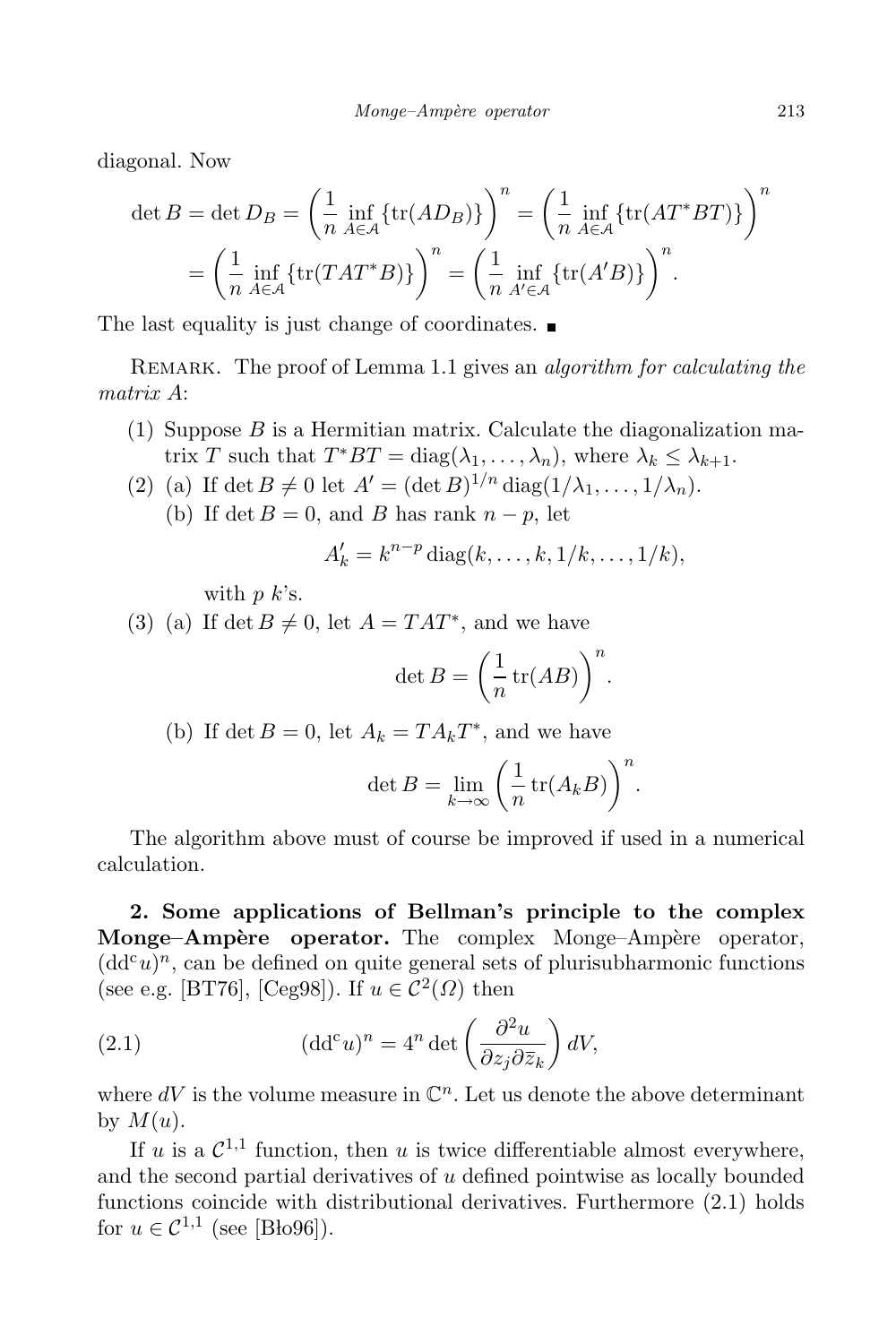214 J. Wiklund

For every complex  $n \times n$  Hermitian positive matrix A, consider the Kähler form

(2.2) 
$$
\Delta_A = \frac{1}{n} \sum_{j,k} \frac{a_{ij} \partial^2}{\partial z_j \partial \overline{z}_k}.
$$

Then

(2.3) 
$$
M(u(z)) = (\inf_{A \in \mathcal{A}} \Delta_A u(z))^n \text{ if } u \in \mathcal{PSH} \cap \mathcal{C}^{1,1}.
$$

As it is written, (2.3) does not hold on less smooth plurisubharmonic functions since the right hand side is a distribution, and it is generally hard to multiply distributions.

## **2.1.** *Examples*

EXAMPLE 2.1. Let  $u(z) = |z_1 z_2|^2$ . Then the Hessian  $H_u$  is given by

(2.4) 
$$
H_u(z) = \begin{bmatrix} |z_1|^2 & z_1 \overline{z}_2 \\ z_2 \overline{z}_1 & |z_2|^2 \end{bmatrix},
$$

and the Monge–Ampère operator of  $u$  is zero everywhere.

*H<sub>u</sub>* has eigenvalues  $\lambda_1 = 0$  and  $\lambda_2 = |z_1|^2 + |z_2|^2$ , and away from both coordinate axes, is diagonalized by

(2.5) 
$$
T_u = \begin{bmatrix} -\frac{\overline{z}_2}{\overline{z}_1\sqrt{1+|z_2/z_1|^2}} & \frac{1}{\sqrt{1+|z_2/z_1|^2}} \\ \frac{z_1}{z_2\sqrt{1+|z_1/z_2|^2}} & \frac{1}{\sqrt{1+|z_1/z_2|^2}}. \end{bmatrix}.
$$

Since

$$
D = T_u H_u T_u^* = \begin{bmatrix} 0 & 0 \\ 0 & |z_1|^2 + |z_2|^2 \end{bmatrix}
$$

we choose, according to the proof of Lemma 1.1,

$$
A = \left[ \begin{array}{cc} k & 0 \\ 0 & 1/k \end{array} \right].
$$

Straightforward calculations give

$$
\text{tr}(T_u^*AT_uH_u) = \frac{|z_1|^2 + |z_2|^2}{k}.
$$

The Monge–Ampère operator of *u* is zero and there is an eigenvalue  $\lambda_1 = 0$ everywhere. Our choice of  $T_u$  is a change of coordinates in  $\mathbb{C}^2$  such that in the new coordinate  $z' = T_u(z)$  we have  $\partial_z^2$  $z_1^2 z_2 u = 0$ . That is, *u* is harmonic on the line  $\{z'_2 = 0\}$ .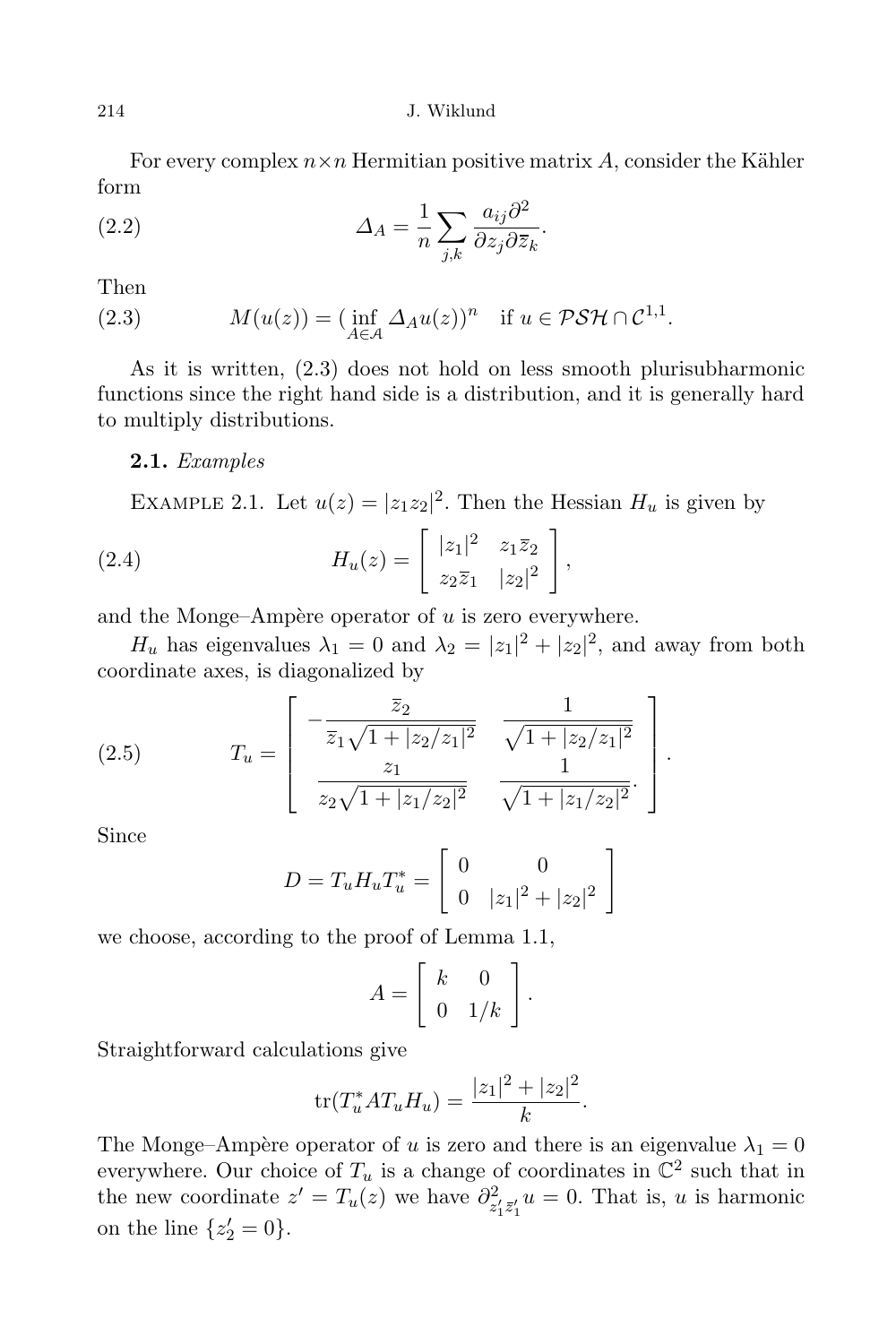EXAMPLE 2.2. Let  $u = |z_1 + z_3|^4 + |z_2|^4$ . Then the Hessian  $H_u$  is given by

(2.6) 
$$
H_u(z) = \begin{pmatrix} 4|z_1 + z_3|^2 & 0 & 4|z_1 + z_3|^2 \\ 0 & 4|z_2|^2 & 0 \\ 4|z_1 + z_3|^2 & 0 & 4|z_1 + z_3|^2 \end{pmatrix},
$$

and the Monge–Ampère operator of  $u$  is zero everywhere. Suppose we stay away from  $z_2 = 0$ . Then  $H_u$  has eigenvalues  $\lambda_1 = 0$ ,  $\lambda_2 = 4|z_2|^2$ , and  $\lambda_3 = 8|z_1 + z_3|^2$ , and is diagonalized by

(2.7) 
$$
T_u = \begin{pmatrix} -1/2 & 0 & 1/2 \\ 0 & 1 & 0 \\ 1/2 & 0 & 1/2 \end{pmatrix}.
$$

We choose, according to the proof of Lemma 1.1,

$$
A = \operatorname{diag}(k^2, 1/k, 1/k).
$$

Straightforward calculations give

$$
\text{tr}(T_u^*AT_uH_u) = \frac{4|z_2|^2 + 4|z_1 + z_3|^2}{k}.
$$

If  $z_2 = 0$  we get the eigenvalues  $\lambda_{1,2} = 0$  and  $\lambda_3 = 8|z_1 + z_3|^2$ , and  $H_u$ is diagonalized by exactly the same matrix  $T_u$  as above. Choosing  $A =$  $diag(k, k, 1/k<sup>2</sup>)$ , we get

$$
\text{tr}(T_u^* A T_u H_u) = \frac{8|z_1 + z_3|^2}{k}.
$$

If  $z_3 + z_1 = 0$ , we get the eigenvalues 0 and  $4|z_2|^2$ , and

$$
\text{tr}(T_u^* A T_u H_u) = \frac{4|z_2|^2}{k^2}.
$$

In my opinion the examples above show quite clearly why the following theorem is true:

THEOREM 2.3 ([BK77]). Let  $p \in \mathbb{C}^2$  and assume  $u \in \mathcal{PSH} \cap \mathcal{C}^3$ , and  $(dd^c u)^2 = 0$  *in a neighbourhood of p. If*  $dd^c u(p) \neq 0$ *, then there is a complex manifold M through p such that*  $u|_M$  *is harmonic on M*.

*Proof.* Let  $H_u$  be the complex Hessian of *u*. The null space of  $H_u$  is a complex subspace of  $\mathbb{C}^2$ . Thus the integral curves of the vector field of eigenvectors corresponding to the eigenvalue 0 over every point form the required complex manifold *M*. Since  $0 = M_u = \lim_{k \to 0} tr(A'_k H_u)$ , where  $A'_k = T^*_u \operatorname{diag}(k, 1/k)T_u$ , and  $T_u$  is the matrix that diagonalizes  $H_u$ , it is clear that *u* is harmonic along  $M$ .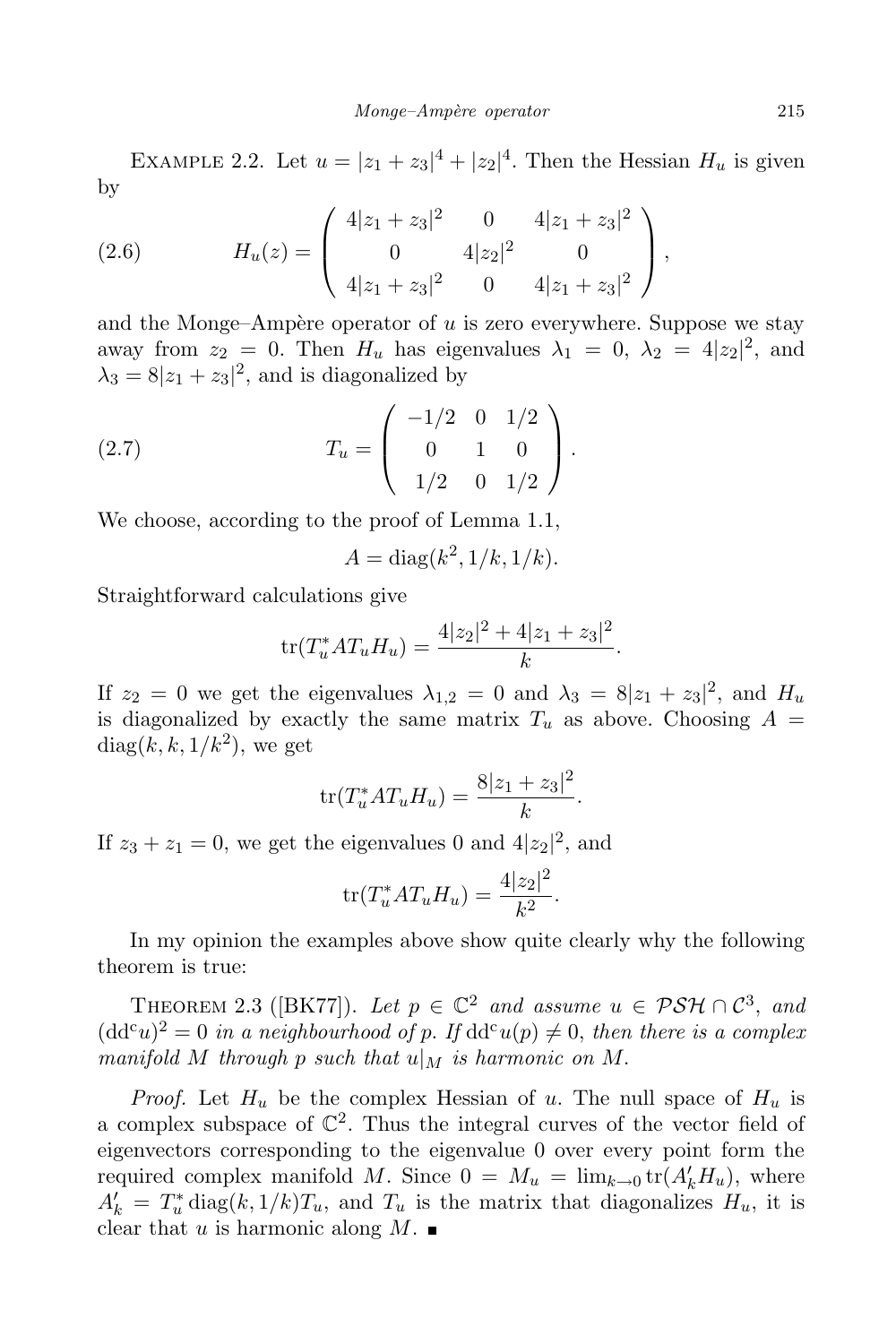Using estimates for the *energy class* F of plurisubharmonic functions with bounded (classical) energy, developed in the papers [Ceg98], [Ceg01], and  $[Ceg02]$  we can generalize two theorems by Blocki  $[B\alpha 96]$ .

THEOREM 2.4. Let  $\Omega$  be a hyperconvex set and suppose  $u \in \mathcal{F}(\Omega)$ . Fur*thermore assume that ν is a positive measure absolutely continuous with respect to the Lebesgue measure on Ω. Then the following are equivalent*:

- $(d d^c u)^n \geq \nu,$
- (2)  $\Delta_A u \ge \nu^{1/n}$  for all  $A \in \mathcal{A}$ ,
- (3)  $(\text{dd}^c u_\delta)^n \geq (\nu^{1/n} * \varrho_\delta)^n$ , where  $u = \varrho_\delta$  is the usual regularization with *an approximative identity.*

*Proof.* Part of this proof is just a line by line copy of the proof of Theorem  $3.10$  in [Blo96].

We begin by showing that  $(3) \Rightarrow (1)$ . Since  $(dd^c u_{\delta})^n \rightarrow (dd^c u)^n$  weakly as  $\delta \to 0$ , the implication follows from the convergence of  $\nu^{1/n} * \varrho_{\delta}$ .

Assume  $\Delta_A u \geq \nu^{1/n}$  for all  $A \in \mathcal{A}$ . From (2.3) it follows that  $(dd^c u_{\delta})^n =$  $(\inf \Delta_A u_\delta)^n = (\inf (\Delta_A u) * \varrho_\delta)^n \geq \nu^{1/n}$ . Note that since  $u \in \mathcal{F}$ , *u* has finite classical energy so the second to last equality holds. Hence  $(2) \Rightarrow (3)$ .

To show that  $(1) \Rightarrow (2)$ , fix  $A \in \mathcal{A}$  and take any plurisubharmonic  $\psi \in$  $\mathcal{E}_0 \cap \mathcal{C}^{\infty}$ . Set  $G := (\mathrm{dd}^c \psi)^n$ . Then  $G^{1/n}$  is smooth. Let *B* be any ball in  $\Omega$ and solve the equation  $\Delta_A \varphi = G^{1/n}$  with boundary data  $\varphi = \psi$  on  $\partial B$ . It is clear that  $\varphi \in C^{\infty}(B)$ , and from (2.3) it follows that  $(dd^{c}\varphi)^{n} \leq G$  wherever  $\varphi$  is plurisubharmonic. According to [Blo96, Theorem 3.9, p. 735] it follows that  $\psi \leq \varphi$ , and so  $\int_B \Delta_A \psi \geq \int_B \Delta_A \varphi \geq \int_B G^{1/n} dV$ .

Let  $u \in \mathcal{F}(\Omega)$ . Then there is a sequence  $\{\psi_j\}_j \subset \mathcal{E}_0 \cap C^\infty(\Omega)$  such that  $\psi_j \to u$  in capacity (see [Ceg02]). Let  $G_j = (\mathrm{dd}^c \psi_j)^n$ . Then  $\Delta_A \psi_j \ge G_j^{1/n}$  $\varphi_j \to u$  in capacity (see [Cego<sub>Z</sub><sub>]</sub>]. Let  $G_j = (du \varphi_j)$  . Then  $\Delta A \varphi_j \leq G_j$ <br>and since  $(dd^c\psi_j)^n$  converges weak<sup>\*</sup> to  $(dd^c u)^n$  as  $j \to \infty$ , we get  $\Delta_A u$  $\geq \nu^n$ .

Using the fact that the mapping  $(\det B)^{1/n}$  is concave on the set of positive definite Hermitian matrices, together with Theorem 2.4 one gets the following subadditivity theorem:

THEOREM 2.5. Let  $\Omega$  be a hyperconvex set and suppose  $u, v \in \mathcal{F}(\Omega)$ . *Furthermore assume that ν and µ are positive measures absolutely continuous with respect to the Lebesgue measure on*  $\Omega$ *, and that*  $(dd^{c}u)^{n} \geq \mu$  *and*  $(dd^c v)^n \geq \nu$ . *Then* 

(2.8) 
$$
(\mathrm{dd}^c(u+v))^n \ge (\mu^{1/n} + \nu^{1/n})^n.
$$

Note how this contrasts with the following lemma: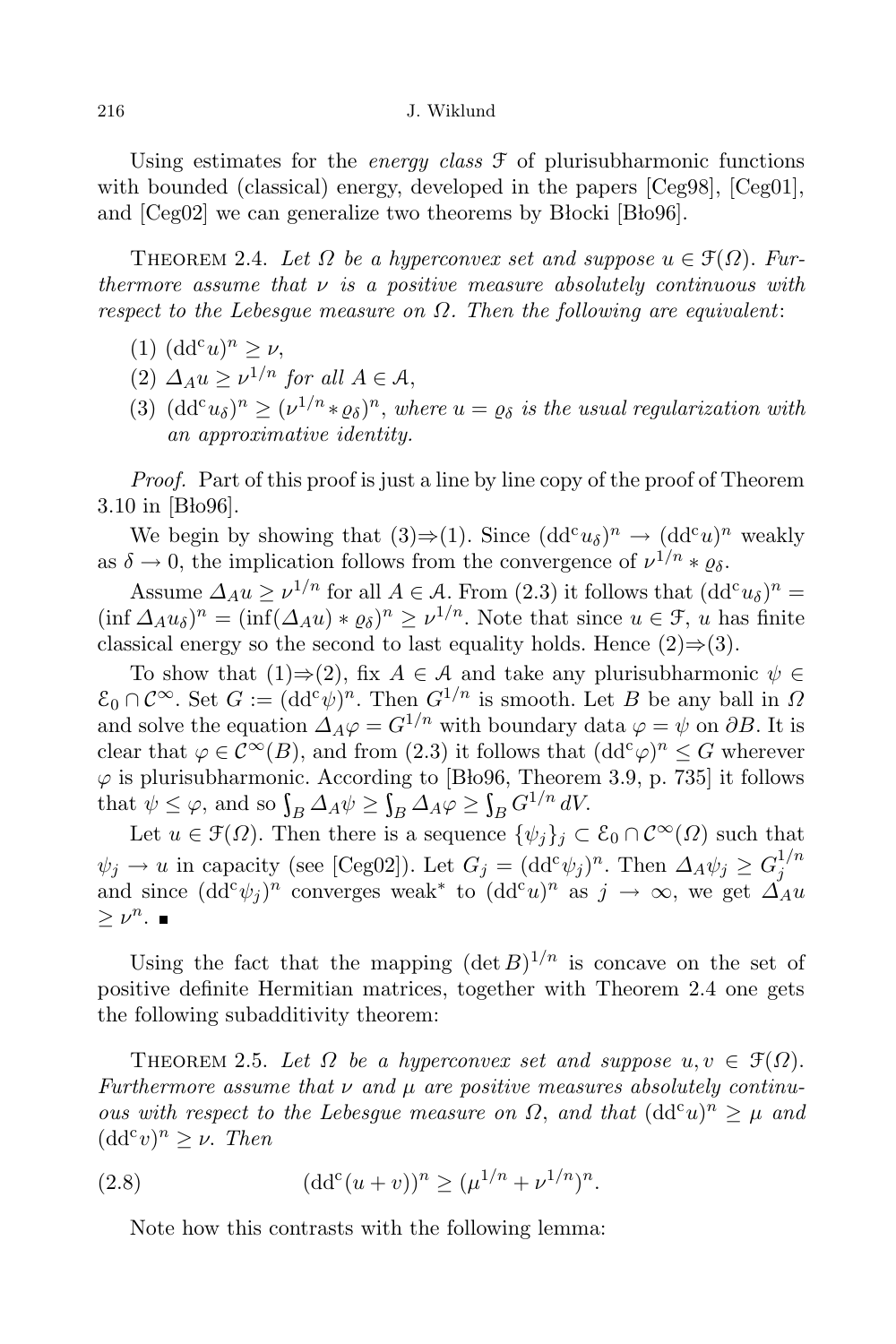LEMMA 2.6. *Suppose*  $\Omega$  *is a hyperconvex domain in*  $\mathbb{C}^n$  *and that*  $u, v \in \mathbb{C}$ F(*Ω*)*. Then*

(2.9) 
$$
\int_{\Omega} (\mathrm{dd}^c (u+v))^n \le \left[ \left( \int_{\Omega} (\mathrm{dd}^c u)^n \right)^{1/n} + \left( \int_{\Omega} (\mathrm{dd}^c v)^n \right)^{1/n} \right]^n.
$$

For a proof see [CW03].

**3. Lelong numbers.** The *Lelong number* of a function *u* at  $x \in \mathbb{C}^n$  is defined as

(3.1) 
$$
\nu(u, x) = \lim_{r \to 0} \frac{1}{(2\pi)^n} \int_{\|z - x\| \le r} dd^c u \wedge (dd^c \log \|z - x\|)^{n-1}.
$$

Let  $\omega_n$  be the  $(2n - 1)$ -volume of the unit sphere in  $\mathbb{C}^n$ . Let  $B(r; x)$  be the ball of radius *r* with center *x*, and write  $\partial B(r; x) = S(r; x)$ . Furthermore let  $B(r) = B_r = B(r, 0)$ , and the same for the sphere. If we define

$$
M(u,r,x) = \sup_{z \in B(r;x)} u(z),
$$
  

$$
\lambda(u,r,x) = \frac{1}{\omega_n} \int_{S(1;0)} u(x+rz) dS_1(z),
$$

we have

(3.2) 
$$
\nu(u, x) = \lim_{r \to 0} \frac{M(u, r, x)}{\log r} = \lim_{r \to 0} \frac{\lambda(u, r, x)}{\log r}
$$

(see e.g. [Kis79]).

Given a function  $u : \mathbb{C}^n \supset \Omega \to \mathbb{R} \cup \{-\infty\}$  we define the *slice* of *u* through 0 and  $p \in \mathbb{C}^n$  by  $u_p(\zeta) := u(\zeta p)$ ,  $\zeta \in \mathbb{C}$ , wherever this expression makes sense.

*LEMMA* 3.1. *If*  $u$  :  $\mathbb{C}^n \supset \Omega \to \mathbb{R} \cup \{-\infty\}$  *and*  $0 \in \Omega$ , *then ν*(*u<sub>p</sub>*, 0) ≥ *ν*(*u,* 0)*.*

*Proof.* Since  $\log r < 0$  if  $r < 1$ , we have

$$
\lim_{r \to 0} \frac{\sup_{\|z\| \le r} u(z)}{\log r} \le \lim_{r \to 0} \frac{\sup_{\|\zeta\| \le r} u(\zeta p)}{\log r}.
$$

Using this lemma we can prove that the reverse inequality holds almost everywhere.

LEMMA 3.2. *If*  $u \in \mathcal{PSH}(B)$ , then  $\nu(u_q, 0) = \nu(u, 0)$  for all  $q \in B \setminus A$ , *where A is a set of Lebesgue measure zero.*

*Proof.* This follows from

$$
\nu(u,0) = \frac{1}{\omega_n} \int_{S(1)} \nu(u(\zeta y), 0) \, dS_1(y),
$$

and from Lemma 3.1 above.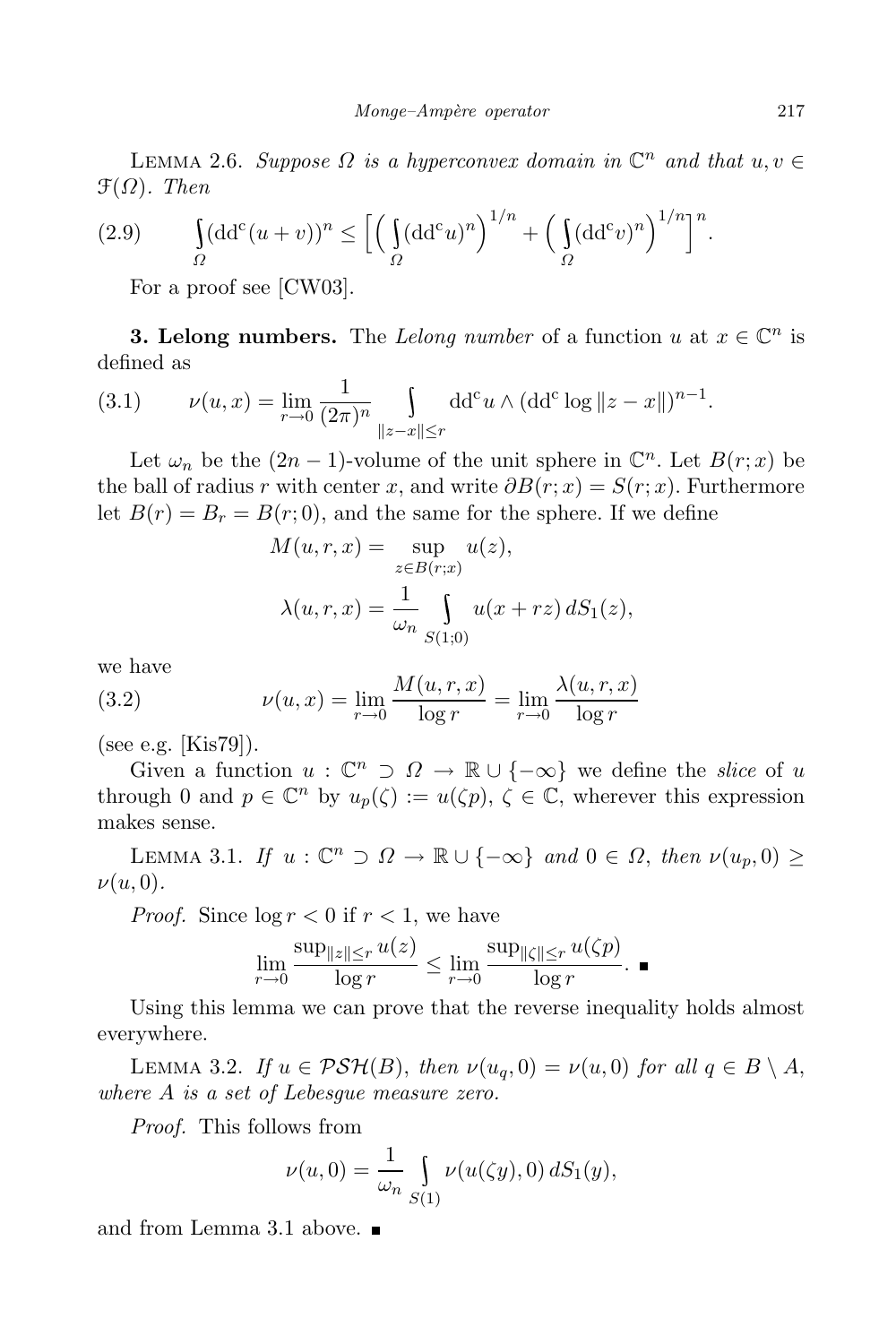For functions radial in at least one variable Lemma 3.2 above can be considerably strengthened.

LEMMA 3.3. *Assume*  $u$  :  $\mathbb{C}^2$  ⊃  $B \to \mathbb{R} \cup \{-\infty\}$ ,  $u \in \mathcal{PSH}(B)$ , and  $u(|z|, w) = u(z, w)$ . Suppose that  $v(u, 0) = 0$ . Then for all  $y = (y_1, y_2) \in B$ *such that*  $y_1 y_2 \neq 0$ ,  $\nu(u_y, 0) = 0$ .

*Proof.* Take  $p = (z, w), q = (z', w') \in \mathbb{C}^2$  with  $|z| < |z'|$  and  $|w| = |w'| = R$ . Since  $u(r, w)$  is an increasing function in the radial variable we have

$$
\sup_{|w|=R} u(|z|, w) \le \sup_{|w'|=R} u(|z'|, w').
$$

That is,  $\nu(u_p, 0) \geq c\nu(u_q, 0)$  for some constant *c*. Take  $y = (y_1, y_2)$  such that neither  $y_1$  nor  $y_2$  is zero. According to Lemma 3.2 there is a point  $y' = (y'_1, y_2)$  with  $|y'_1| < |y_1|$  such that  $\nu(u_{y'}, 0) = 0$ , but then  $0 \ge \nu(u_y, 0)$ .

**4. Bellman's principle for polyradial functions.** In C *n* it is well known that the Lelong number is dominated by the Monge–Ampère operator in the following way:

(4.1) 
$$
(2\pi\nu(u,x))^n \leq (dd^c u)^n (\{x\}).
$$

Note that if  $u(z_1, z_2) = \max\{1/k \log |z_1|, k \log |z_2|\}$ , then one can show that  $(dd^c u)^2(0) = 4\pi^2 \delta_0$ , and  $\nu(u,0) = 1/k$ , so inequality (4.1) cannot be reversed.

For polyradial functions at least, it seems that the "correct" version of (4.1) should be in the flavor of Bellman's principle.

We begin with a simple lemma, concerning subharmonic functions in the complex plane.

LEMMA 4.1. Let *D* denote the unit disc in  $\mathbb{C}^1$ , and suppose  $u \in \mathcal{SH}(D)$ ,  $u \neq -\infty$ , is radial (i.e.  $u(|z|) = u(z)$ ). Take  $\varepsilon > 0$ , and let  $D_{\varepsilon} = \{z : u(z) > 0\}$  $(k+\varepsilon)\log|z|\}\cup\{0\}$ . Then  $\nu(u,0)=k=\text{const}\cdot\partial\overline{\partial}u(\{0\})$  if and only if  $D_{\varepsilon}$ *is a disc of positive radius centered at the origin.*

*Proof.* Since *u* is radial and  $u \neq -\infty$ , it is a convex function in  $\log r$ , continuous except for a possible pole at the origin. The result follows.

The following theorem, for polyradial functions, is an analogue to Bellman's principle for plurisubharmonic twice differentiable functions.

THEOREM 4.2. Let  $\Omega$  be a domain in  $\mathbb{C}^n$ , containing the origin. Assume *u* : C *<sup>n</sup> <sup>→</sup>* <sup>R</sup> *is plurisubharmonic and polyradial on <sup>Ω</sup>. Take any point <sup>p</sup><sup>j</sup> on the*  $z_i$ -*axis*, *and set* 

$$
v_j = \nu_{p_j}(u,0).
$$

 $Then \ (dd^c u)^n \leq (2\pi)^n v_1 \cdots v_n.$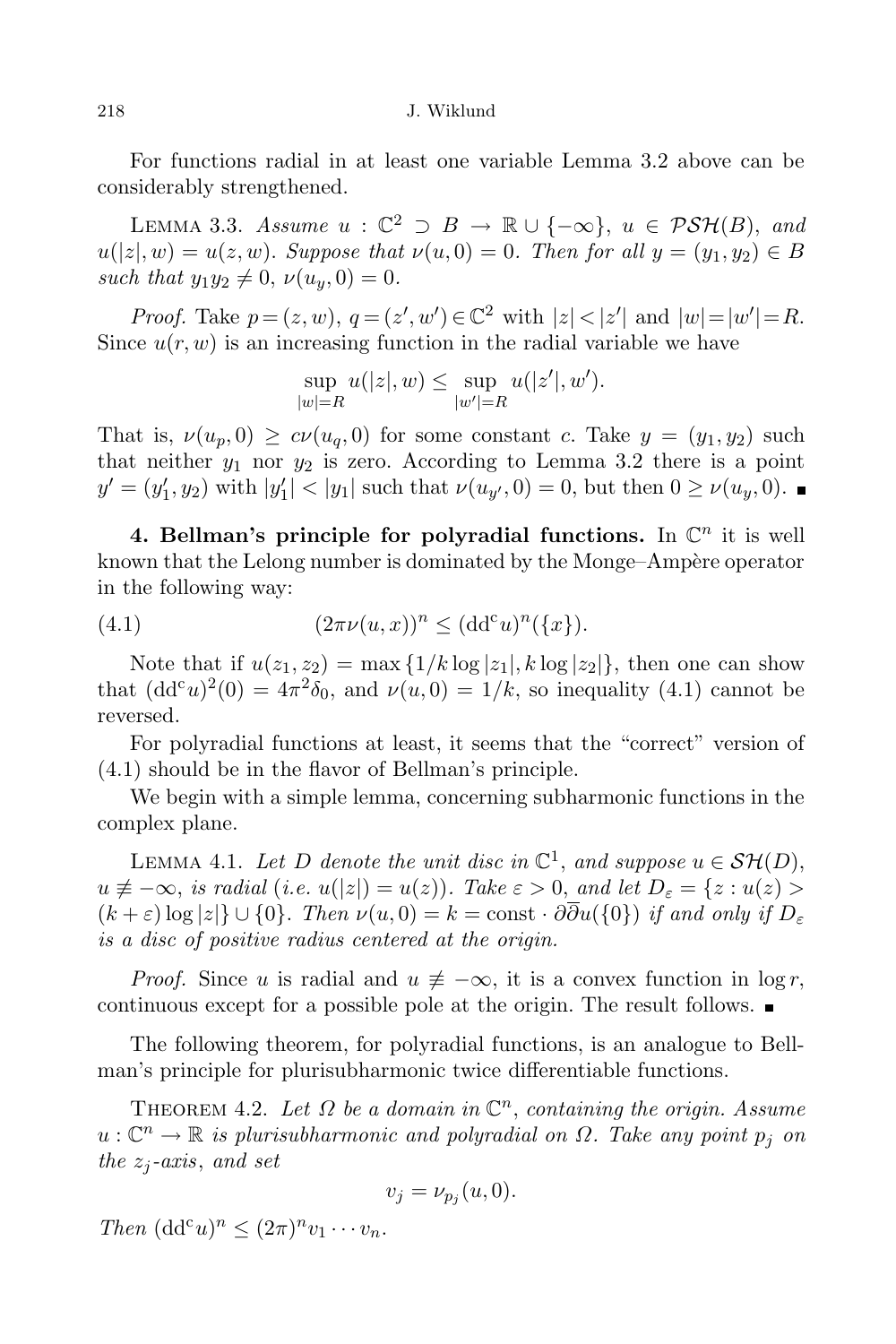*Proof.* For simplicity, assume that the unit polydisc  $D_1 \times \cdots \times D_1$  is contained in *Ω*.

Fix  $\varepsilon > 0$ . According to Lemma 4.1 there is a disc  $D_{\varepsilon}^1 \subset \mathbb{C}^1$  such that  $u(z) \ge (v_1 + \varepsilon) \log |z_1|$  on  $D^1_{\varepsilon} \times \{0\} \times \cdots \times \{0\}$ . Using the maximum principle in one complex variable, and the fact that *u* is polyradial, we clearly obtain  $u(z) \geq (v_1 + \varepsilon) \log |z_1|$  on  $D^1_{\varepsilon} \times D_1 \times \cdots \times D_1$ . As a result,  $\max \{u(z), (v_1 + \varepsilon) \log |z_1|\} = u(z) \text{ on } D^1_{\varepsilon} \times D_1 \times \cdots \times D_1.$ 

By repeating this reasoning one gets

$$
\max\left\{u(z), (v_1+\varepsilon)\log|z_1|, \ldots, (v_n+\varepsilon)\log|z_n|\right\}=u(z)
$$

on  $D^1_{\varepsilon} \times \cdots \times D^1_{\varepsilon}$ . On the other hand

$$
\max \{u(z), (v_1 + \varepsilon) \log |z_1|, \dots, (v_n + \varepsilon) \log |z_n|\}
$$
  
\n
$$
\geq \max \{(v_1 + \varepsilon) \log |z_1|, \dots, (v_n + \varepsilon) \log |z_n|\}.
$$

Let  $u_{\varepsilon}(z) = \max\{u(z), (v_1 + \varepsilon) \log |z_1|, \ldots, (v_n + \varepsilon) \log |z_n|\}\$  for  $\varepsilon > 0$ . Then  $u_{\varepsilon} = u$  on  $D_{\varepsilon}^1 \times \cdots \times D_{\varepsilon}^1$ , hence

$$
\int_{D_{\varepsilon}^1 \times \cdots \times D_{\varepsilon}^1} (\mathrm{d} \mathrm{d}^c u)^n = \int_{D_{\varepsilon}^1 \times \cdots \times D_{\varepsilon}^1} (\mathrm{d} \mathrm{d}^c u_{\varepsilon})^n \leq \int_{D_1 \times \cdots \times D_1} (\mathrm{d} \mathrm{d}^c u_{\varepsilon})^n.
$$

By the approximation theorem in [Ceg01] and monotone convergence, for every  $\varepsilon > 0$  we have  $(dd^c u_{\varepsilon})^n \to (2\pi)^n v_1 \cdots v_n$  as  $\varepsilon \to 0$ .

To sum up, given a polyradial plurisubharmonic function *u,* we have

(4.2) 
$$
(2\pi\nu(u,0))^n \leq (\mathrm{dd}^c u)^n (\{0\}) \leq (2\pi)^n v_1 \cdots v_n,
$$

where  $v_k$  is the Lelong number along the  $k$ <sup>th</sup> axis.

(4.2) is perhaps not so surprising if we consider the following special case of the Hadamard inequality:

PROPOSITION 4.3. Let  $B = (b_{ij})$  be a positive semidefinite Hermitian *matrix. Then* det  $B \le \prod b_{ii}$ *.* 

*Proof.* Since we might as well assume that  $\det B \neq 0$ , all diagonal elements  $b_{ii}$  are nonzero. Let  $D = \text{diag}(b_{11}^{-1/2}, \ldots, b_{nn}^{-1/2})$ . Since  $(DBDx, x) =$ (*BDx, Dx*)*,* we see that *DBD* is positive semidefinite and thus

$$
\frac{\det B}{\prod b_{ii}} = \det(BD^2) = \det(DBD) \le \left(\frac{1}{n}\operatorname{tr}(DBD)\right)^n = 1,
$$

where the inequality follows, as in the proof of Lemma 1.1, by comparison between arithmetic and geometric means.

Note that Proposition 4.3 above is a nice analogue to Theorem 4.2 if we interpret det  $B$  as the residual Monge–Ampère mass at the origin of a polyradial function *u*, and  $b_{ii}$  as  $\nu(u_i, 0)$ , where  $u_1 : \mathbb{C} \to \mathbb{R} \cup \{-\infty\}$  is the slice of *u* along the *z*<sub>1</sub>-axis, defined by  $u_1(\zeta) = u(\zeta, 0, \ldots, 0)$  and so forth.